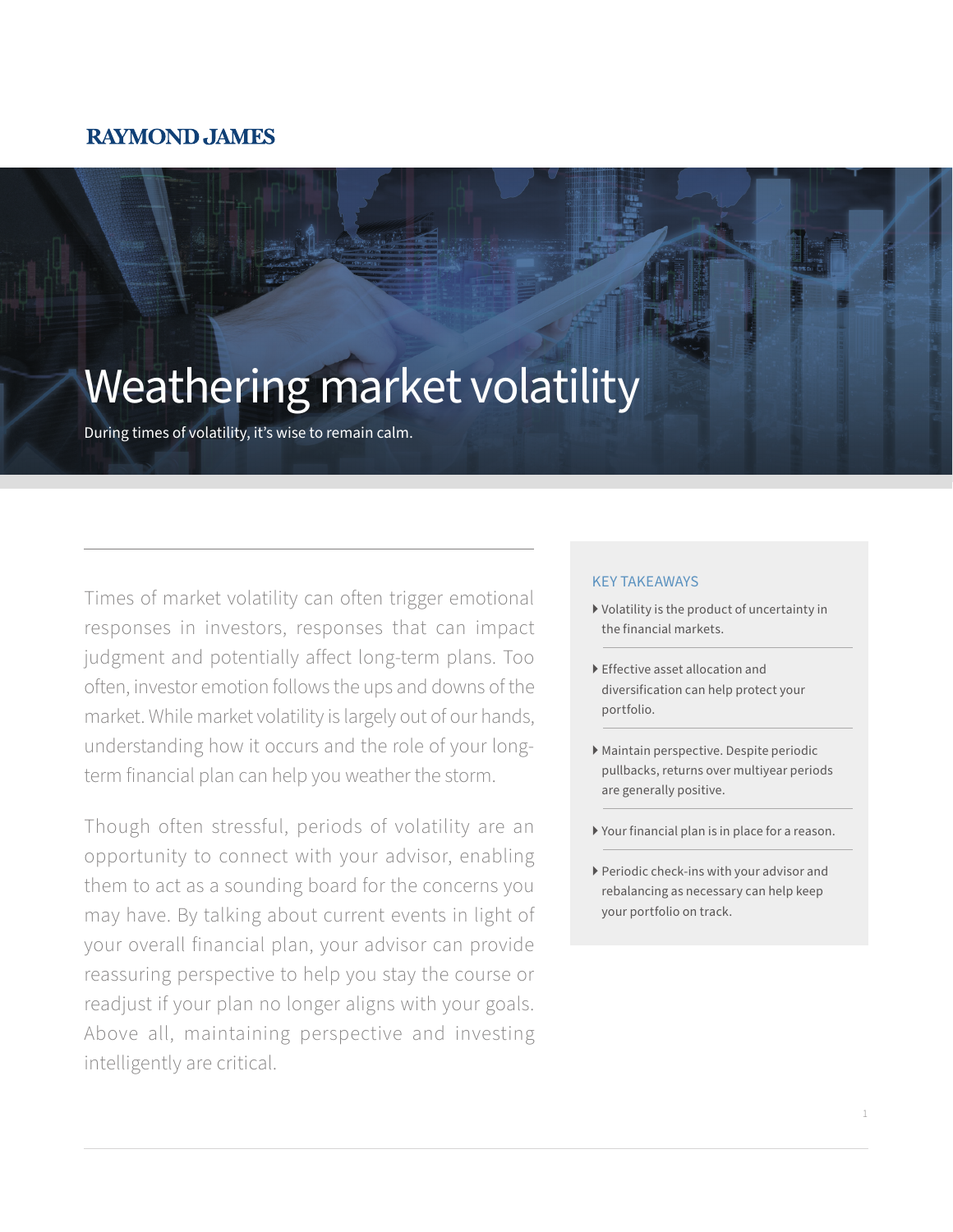#### DEFINING VOLATILITY

Understanding what volatility means in the financial markets is key to weathering periods of ups and downs. At a basic level, when stock prices fluctuate dramatically, the markets are in a period of high volatility. So why do these periods of instability occur? While the specific causes are countless, the root of nearly all volatility is uncertainty. Certainty induces confidence in financial markets and produces a greater degree of predictability when pricing assets. On the other hand, when previously unforeseen

The root of nearly all volatility is uncertainty.

risks become visible to investors, they may react with anxiety and confusion. Often, in an attempt to avert losses or gain profit, investors frantically buy or sell, causing asset prices to swing wildly.

To explore uncertainty, you should understand that most uncertainty comes from four main categories of risk: market risk, liquidity risk, credit risk and operational risk. In most cases, market risk is responsible for volatility in asset prices.

To put the concepts of risk and uncertainty into a little more context, suppose a company earns most of its revenue from international sales. The company receives payment in foreign currencies, which are exchanged to U.S. dollars. Say the value of the U.S. dollar fluctuates relative to foreign currencies and the trend is expected to continue in the future. It is therefore more difficult to value the future revenues of the company with the same degree of certainty due to the presence of additional currency risk. As a result, investors sell shares of the company, causing its stock price to decline. The result? Heightened volatility.

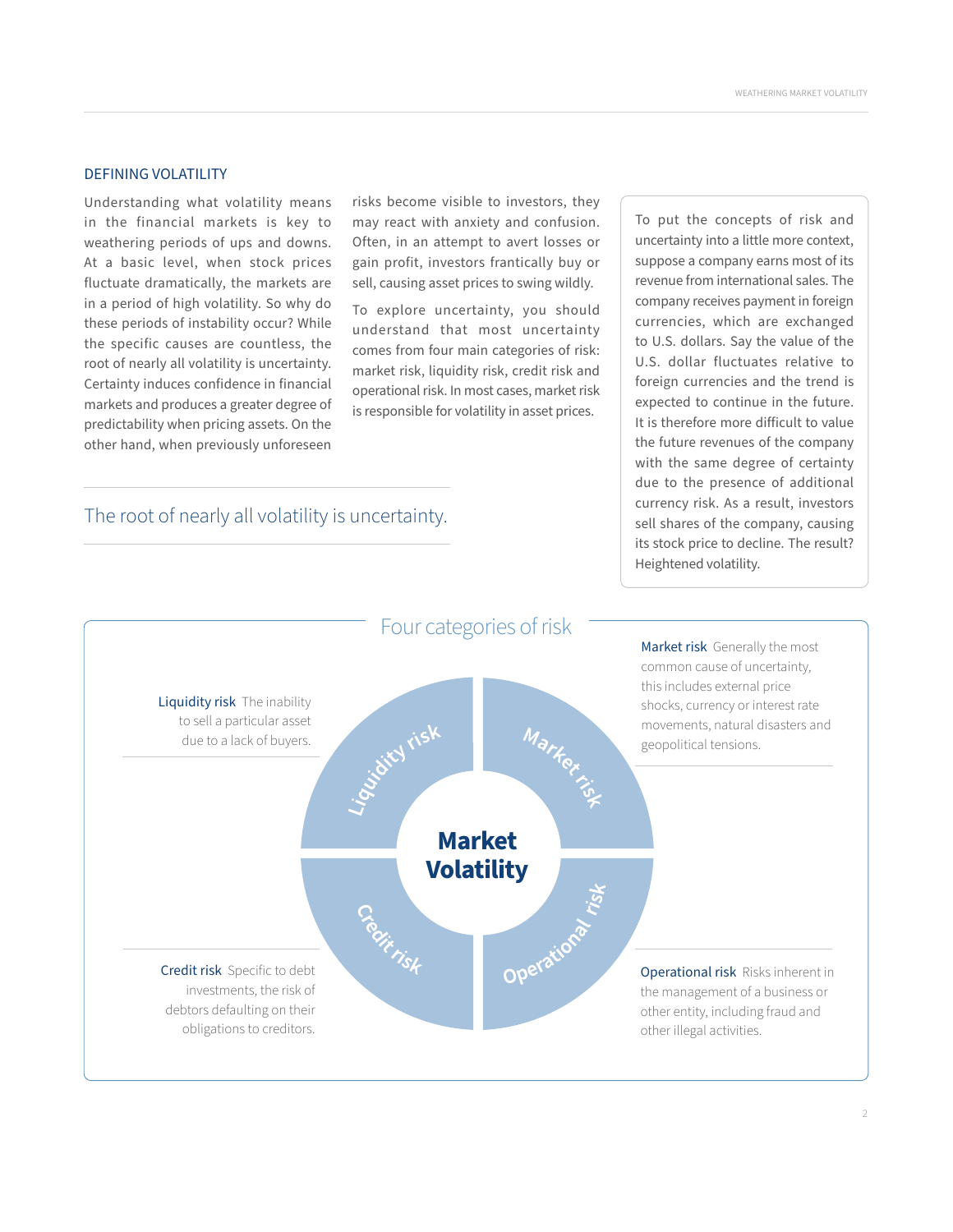#### MEASURING VOLATILITY

Volatility is a valuable gauge for investor sentiment and the level of uncertainty present in the markets.

**Historical volatility** is measured by observing changes in asset prices over time. Standard deviation, a statistical measure of variability, indicates the degree to which an asset has "deviated" from its average price. Investment professionals regard standard deviation as a proxy for risk and use it to calculate a wide array of financial measures. Often, they'll also compare a stock's current value to its average price over a preceding time period, known as a simple moving average, to help identify trends and signals.

**Implied volatility**, conversely, is a helpful gauge in anticipating future volatility. Implied volatility is derived from prices on option contracts. These contracts allow investors to buy or sell assets at a given price at a predetermined point in the future. Therefore, their prices are largely determined by the expectation of future price fluctuations on the underlying asset.

#### PLAYING THE LONG GAME

While market volatility is inevitable, there are a variety of strategies that may help mitigate its negative impact on your portfolio.

It is important to remember that the stock market is cyclical. Patient, committed investors – those who view their investment strategy with a long-term perspective – often experience stock market resilience firsthand.

Investment professionals often look to the **Chicago Board Options Exchange Volatility Index (VIX)**, which aggregates the pricing on an array of options contracts on the S&P 500. The VIX – also known as the "fear index" – is one of the leading gauges of market risk and a frequent estimate for volatility levels over the next 30 days.



Source: Chicago Board of Exchange Options (VIX Close Data), January 2, 2008, to December 31, 2021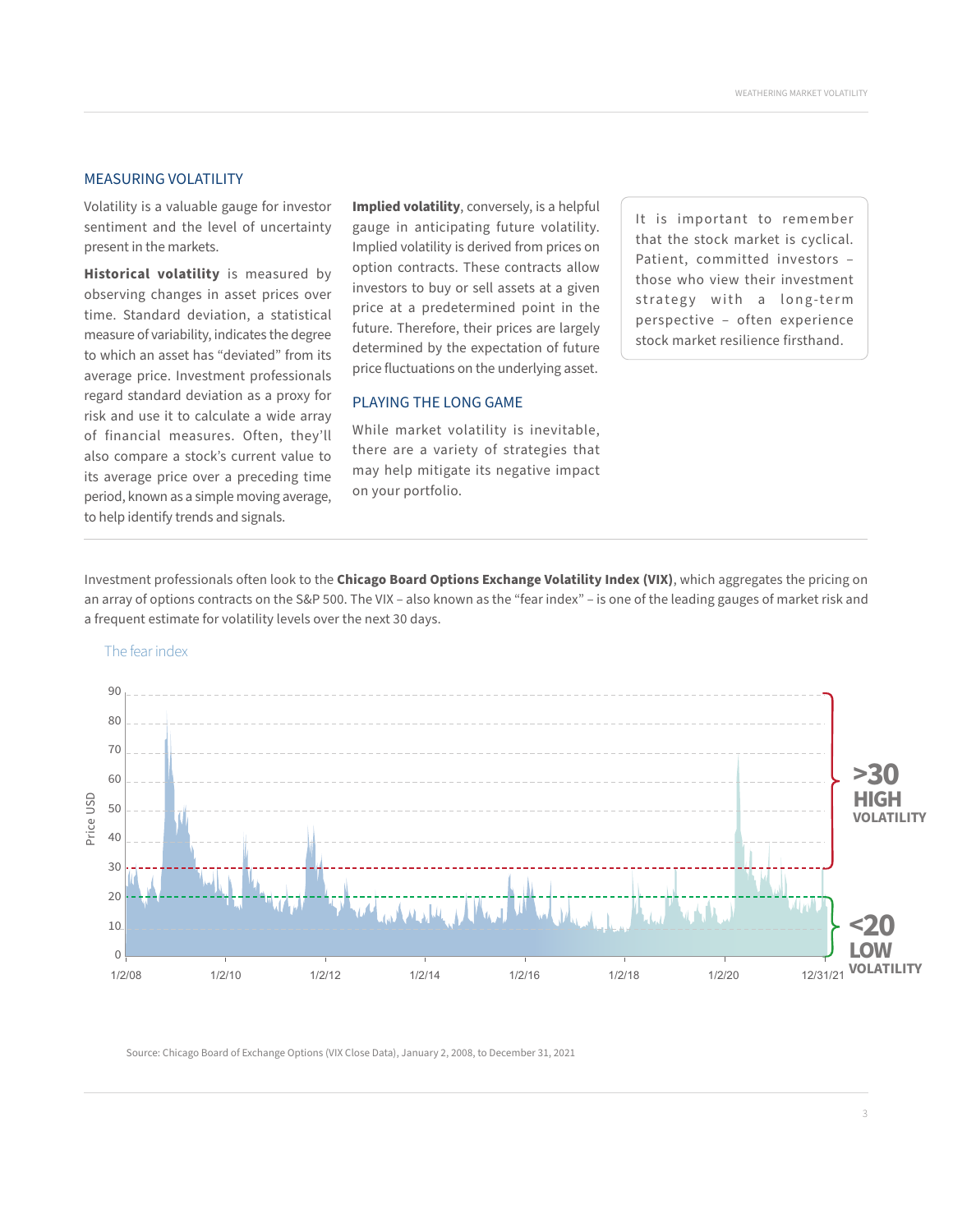#### Asset allocation and diversification

Your first defense against volatility is working with your advisor to craft and maintain a balanced portfolio. Effective asset allocation and diversification can broaden your reach in the market and provide a wider safety net during periods of turbulence. Volatility often affects individual sectors and asset classes differently, so diversifying across various classes, sectors and securities reduces the chance of one narrow decline devastating your overall portfolio. Additionally, paying attention to how your assets are correlated – how much they tend to move in the same direction – may help insulate your returns from the negative effects of volatility.

A key aspect of maintaining your portfolio through any market is having a clear understanding of your tolerance for market movements. Working with your advisor to determine your risk tolerance – over the long term, not how you feel when the market is soaring or skidding – can provide perspective when creating an asset allocation model that can see you through the market's ebbs and flows.

A key aspect of maintaining your portfolio through any market is having a clear understanding of your tolerance for market movements.

#### Investment returns, ranked best to worst

Asset classes cycle in and out of favor. Here's a look at how each major asset class performed compared to a diversified portfolio over the past 10 years.

| 2011                                          | 2012                               | 2013                                          | 2014                                          | 2015                                          | 2016                                          | 2017                                          | 2018                                          | 2019                               | 2020                                          | 2021                               |       |
|-----------------------------------------------|------------------------------------|-----------------------------------------------|-----------------------------------------------|-----------------------------------------------|-----------------------------------------------|-----------------------------------------------|-----------------------------------------------|------------------------------------|-----------------------------------------------|------------------------------------|-------|
| <b>Fixed Income</b>                           | <b>Non-US Equities</b>             | <b>US Equities</b>                            | <b>Real Estate</b>                            | <b>US Equities</b>                            | <b>Real Estate</b>                            | Non-US Equities                               | <b>Cash &amp; Cash</b><br><b>Alternatives</b> | <b>US Equities</b>                 | <b>US Equities</b>                            | <b>Real Estate</b>                 | BEST  |
| 7.8%                                          | 17.0%                              | 32.4%                                         | 14.3%                                         | 1.4%                                          | 15.3%                                         | 24.8%                                         | 1.8%                                          | 31.5%                              | 18.4%                                         | 38.6%                              |       |
| <b>Blended</b><br><b>Portfolio</b>            | <b>US Equities</b>                 | <b>Non-US Equities</b>                        | <b>US Equities</b>                            | <b>Fixed Income</b>                           | <b>US Equities</b>                            | <b>US Equities</b>                            | <b>Fixed Income</b>                           | <b>Ion-US Equities</b>             | <b>Blended</b><br><b>Portfolio</b>            | <b>US Equities</b>                 |       |
| 2.3%                                          | 16.0%                              | 21.6%                                         | 13.7%                                         | 0.5%                                          | 12.0%                                         | 21.8%                                         | $0.0\%$                                       | 23.2%                              | 12.5%                                         | 28.7%                              |       |
| <b>US Equities</b>                            | <b>Blended</b><br><b>Portfolio</b> | <b>Blended</b><br><b>Portfolio</b>            | <b>Blended</b><br><b>Portfolio</b>            | <b>Blended</b><br><b>Portfolio</b>            | <b>Commodities</b>                            | <b>Blended</b><br><b>Portfolio</b>            | <b>Blended</b><br><b>Portfolio</b>            | <b>Blended</b><br><b>Portfolio</b> | <b>Non-US Equities</b>                        | Commodities                        |       |
| 2.1%                                          | 11.4%                              | 17.0%                                         | 8.0%                                          | 0.5%                                          | 11.4%                                         | 15.0%                                         | $-4.0%$                                       | 21.1%                              | 8.1%                                          | 27.1%                              |       |
| <b>Cash &amp; Cash</b><br><b>Alternatives</b> | <b>Fixed Income</b>                | <b>Cash &amp; Cash</b><br><b>Alternatives</b> | <b>Fixed Income</b>                           | <b>Cash &amp; Cash</b><br><b>Alternatives</b> | <b>Blended</b><br><b>Portfolio</b>            | <b>Fixed Income</b>                           | <b>US Equities</b>                            | <b>Real Estate</b>                 | <b>Fixed Income</b>                           | <b>Blended</b><br><b>Portfolio</b> |       |
| 0.1%                                          | 4.2%                               | 0.0%                                          | 6.0%                                          | 0.0%                                          | 6.9%                                          | 3.5%                                          | $-4.4%$                                       | 19.5%                              | 7.5%                                          | 14.3%                              |       |
| <b>Real Estate</b>                            | <b>Real Estate</b>                 | <b>Fixed Income</b>                           | <b>Cash &amp; Cash</b><br><b>Alternatives</b> | <b>Non-US Equities</b>                        | <b>Non-US Equities</b>                        | <b>Cash &amp; Cash</b><br><b>Alternatives</b> | <b>Real Estate</b>                            | <b>Fixed Income</b>                | <b>Cash &amp; Cash</b><br><b>Alternatives</b> | Non-US Equitie                     |       |
| $-2.2%$                                       | 0.6%                               | $-2.0%$                                       | 0.0%                                          | $-2.6%$                                       | 3.3%                                          | 0.8%                                          | $-7.6%$                                       | 8.7%                               | 0.5%                                          | 13.2%                              |       |
| <b>Non-US Equities</b>                        | Cash & Cash<br>Alternatives        | <b>Commodities</b>                            | <b>Non-US Equities</b>                        | <b>Real Estate</b>                            | <b>Fixed Income</b>                           | <b>Commodities</b>                            | <b>Commodities</b>                            | <b>Commodities</b>                 | <b>Commodities</b>                            | Cash & Cash<br><b>Alternatives</b> |       |
| $-11.8%$                                      | 0.1%                               | $-9.6%$                                       | $-3.9%$                                       | $-24.2%$                                      | 2.6%                                          | 0.7%                                          | $-13.0%$                                      | 5.4%                               | $-3.5%$                                       | $0.0\%$                            |       |
| <b>Commodities</b>                            | <b>Commodities</b>                 | <b>Real Estate</b>                            | <b>Commodities</b>                            | <b>Commodities</b>                            | <b>Cash &amp; Cash</b><br><b>Alternatives</b> | <b>Real Estate</b>                            | Non-US Equities                               | Cash & Cash<br><b>Alternatives</b> | <b>Real Estate</b>                            | <b>Fixed Income</b>                |       |
| $-13.4%$                                      | $-1.1%$                            | $-25.8%$                                      | $-17.0%$                                      | $-24.7%$                                      | 0.3%                                          | $-0.2%$                                       | $-13.6%$                                      | 2.2%                               | $-13.1%$                                      | $-1.5%$                            | WORST |

#### Blended Portfolio consists of 45% U.S. Equity / 15% Non-U.S. Equity / 40% U.S. Fixed Income.

The process of rebalancing may result in tax consequences. Every investor's situation is unique and you should consider your investment goals, risk tolerance and time horizon before making any investment. Blended Portfolio consists of 45% U.S. Equity / 15% Non-U.S. Equity / 40% U.S. Fixed Income. All investing involves risk and you may incur a profit or a loss. Past performance is not a guarantee of future results. This material is for informational purposes only and should not be used or construed as a recommendation regarding any security. Indices are unmanaged and cannot accommodate direct investments. An individual who purchases an investment product that attempts to mimic the performance of an index will incur expenses such as management fees and transaction costs, which reduce returns. Returns are cumulative total return for stated period, including reinvestment of dividends. Asset allocation and diversification do not guarantee a profit nor protect against loss. Source: Raymond James Investment Strategy research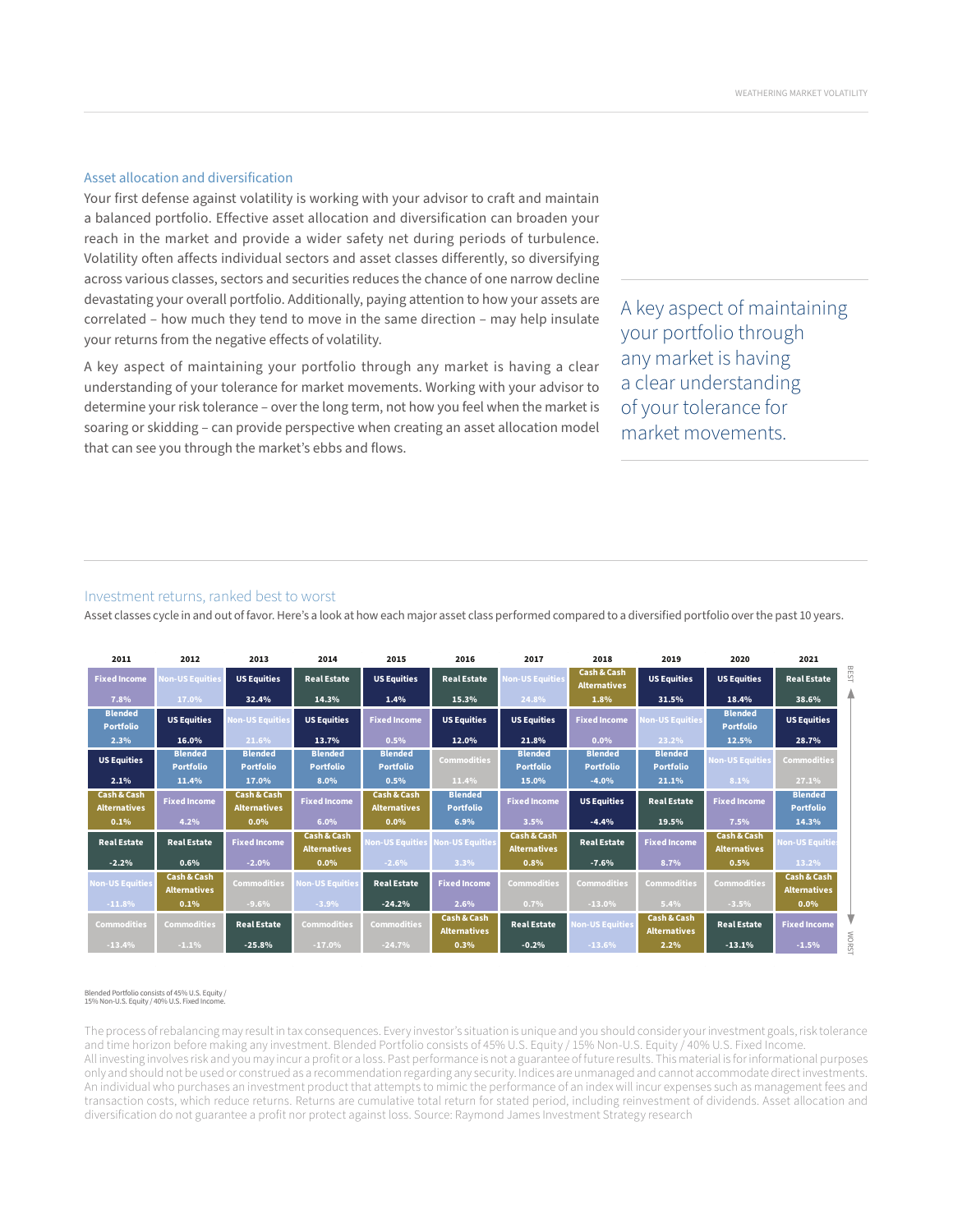#### VOLATILITY MAY PRESENT OPPORTUNITIES

The good news is that market volatility isn't always bad news. Though it may be tempting to concentrate on losses caused by price fluctuations, it's important to remember that volatility – and changing price trends – may offer opportunity for gains.

One way to potentially use volatility to your advantage is through dollar-cost averaging, the practice of investing a set amount every month or quarter. Although engaging the strategy takes discipline – you'll be putting money into the market when the headlines (and likely your friends and colleagues) are full of doom and gloom – price declines often afford investors the opportunity to purchase assets at better valuations.

It's also good to keep in mind that, in the right situation, selling assets at a loss, a practice called tax-loss harvesting, may prove beneficial. This strategy can help offset the taxes on your investment gains. At the same time, you free up capital to reinvest at lower prices.

Although it may be difficult, try to stay focused on your financial goals when markets are volatile.

If you're contributing money to a company 401(k) plan, perhaps biweekly or monthly, you're already practicing dollar-cost averaging.

#### Range of best and worst annual returns

Historically, the market has tended to deliver more consistent, positive returns the longer the investment is held. The chart below looks at rolling returns over various holding periods.





As of 12/31/21. Source: Raymond James Investment Strategy research. This example is for illustrative purposes only and is not indicative of the performance of any investment. It does not reflect the impact of taxes, management fees, or sales charges. The S&P is a weighted, unmanaged index composed of 500 stocks believed to be a broad indicator of stock price movements. Investors cannot buy or invest directly in market indexes or averages. Past performance is no guarantee of future results.

Dollar-cost averaging does not assure a profit and does not protect against loss. It involves continuous investment regardless of fluctuating price levels of such securities. Investors should consider their financial ability to continue purchases through periods of low price levels.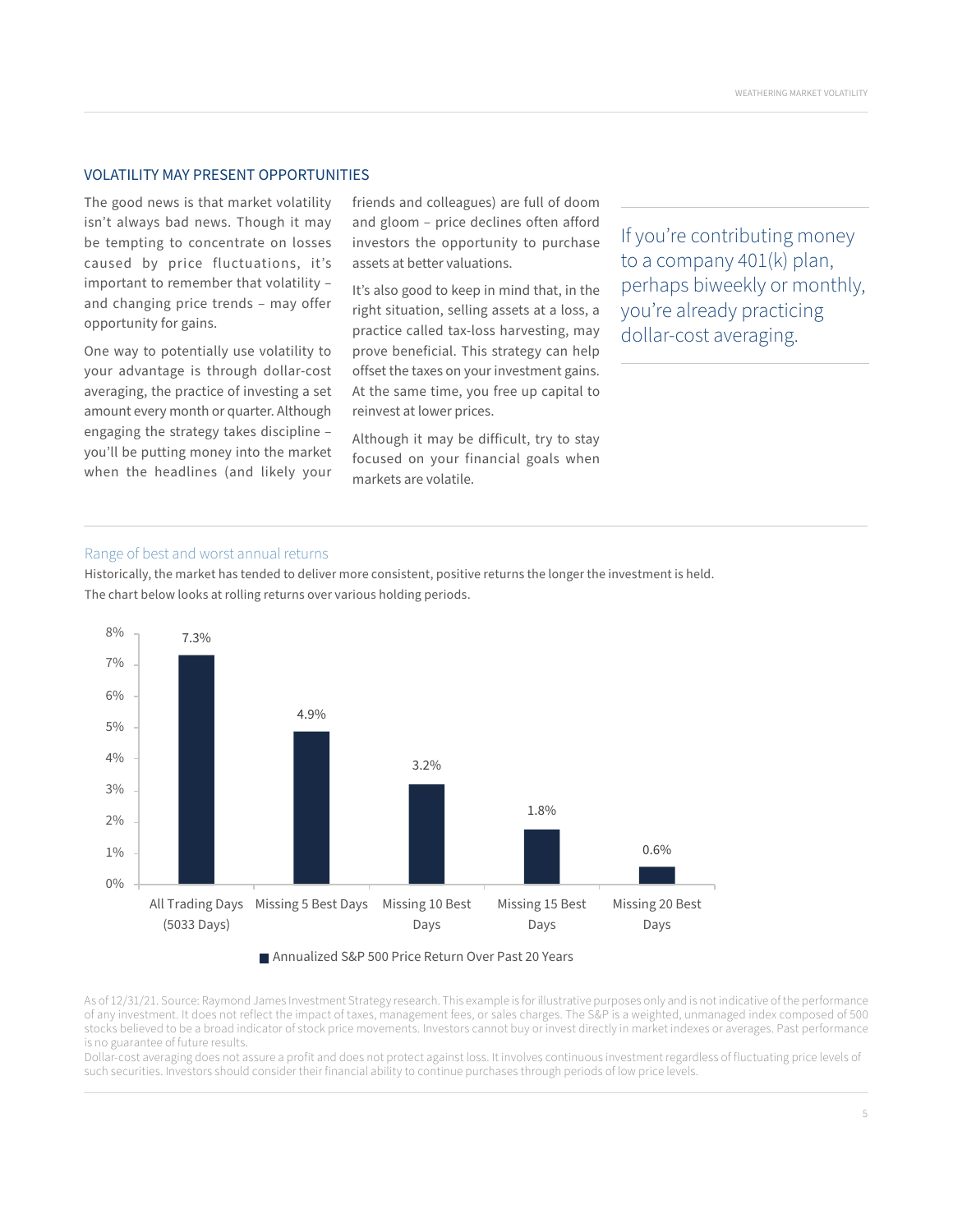

#### INVESTING WITH DISCIPLINE

Volatility doesn't occur in a vacuum. It's influenced by human behavior and actions – or rather *reactions* – to events in the market, the global economy and politics, among other factors. And while current events can initiate fluctuations, it's the response of investors that fuels them.

While everyone wants to "buy low and sell high," investors are often driven by emotion to do exactly the opposite. Excitement can cause investors to rush in when the market's rising and everyone else is buying, then panic and

rush out when everyone is selling. It can be difficult to ride out volatility without reacting irrationally, but it's important to maintain discipline and focus on your long-term goals and best interest.



Source: Morningstar. This chart is for illustrative purposes only. Past performance may not be indicative of future results. There is no assurance these trends will continue. The market value of securities fluctuate and you may incur a profit or a loss. This analysis does not include transaction costs, which could reduce an investor's return. The S&P 500 is an unmanaged index of 500 widely held stocks. An investment cannot be made directly in this index. Growth of \$10,000 in the S&P 500 1/31/40 - 12/31/21.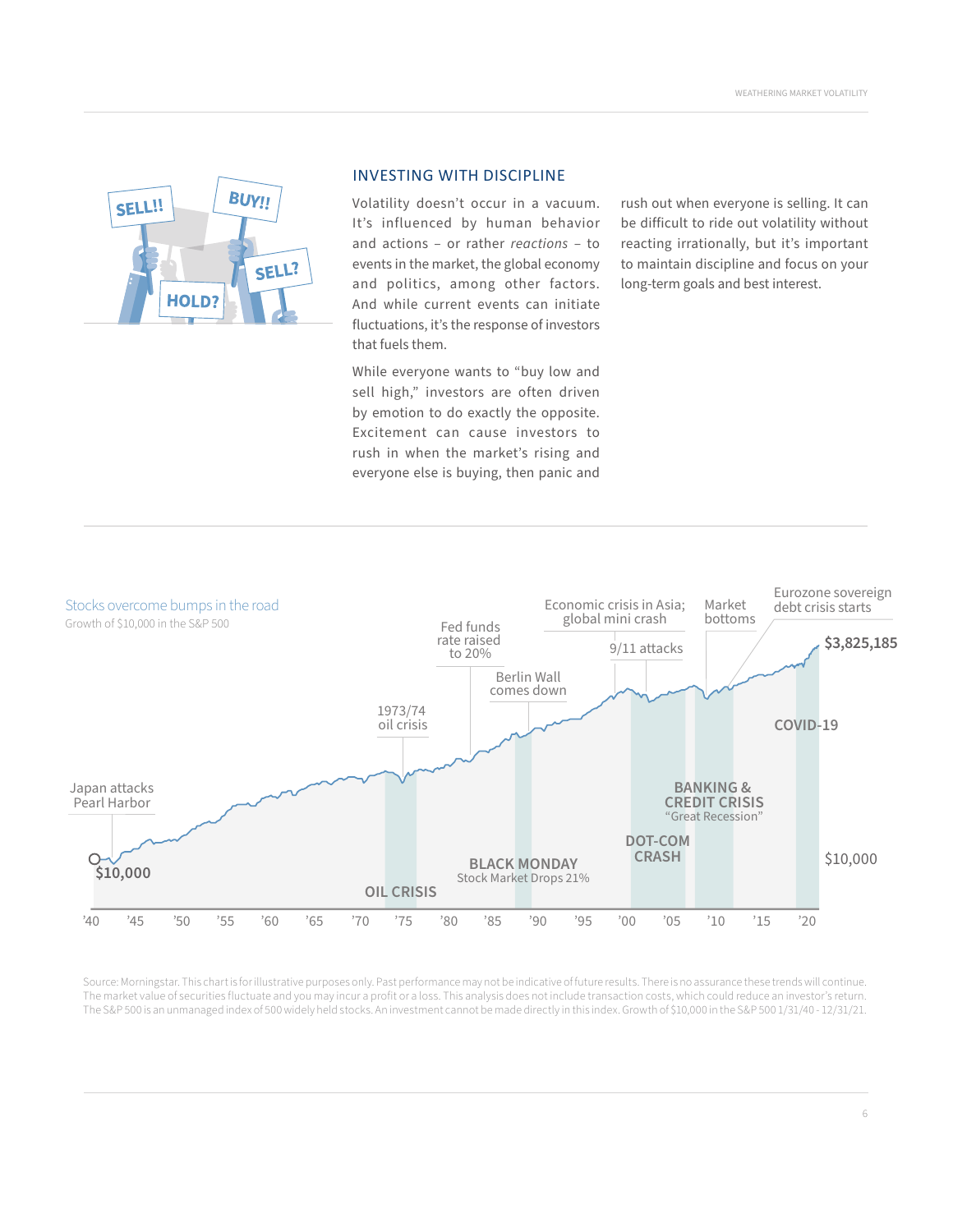#### BROAD ASSET CLASS RETURNS INDEX DESCRIPTIONS

**U.S. EQUITY** | Russell 3000 Total Return Index: This index represents 3,000 large U.S. companies, ranked by market capitalization. It represents approximately 98% of the U.S. equity market. This index includes the effects of reinvested dividends.

**NON-U.S. EQUITY** | MSCI ACWI Ex USA Net Return Index: The index is a market-capitalization weighted index maintained by Morgan Stanley Capital International (MSCI) and designed to provide a broad measure of stock performance throughout the world, with the exception of U.S.-based companies. The index includes both developed and emerging markets.

**GLOBAL REAL ESTATE** | FTSE EPRA/NAREIT Global Net Return Index: This index is designed to track the performance of listed real estate companies and REITs in both developed and emerging markets. By making the index constituents free-float adjusted, liquidity, size and revenue screened, the series is suitable for use as the basis for investment products. Prior to 2009, this asset class was represented by the NASDAQ Global Real Estate Index.

**CASH & CASH ALTERNATIVES** | The Bloomberg Barclays U.S. Treasury Index measures U.S. dollar-denominated, fixed-rate, nominal debt issued by the U.S. Treasury.

FIXED INCOME | Bloomberg Barclays Capital Aggregate Bond Total Return Index: This index represents securities that are SEC-registered, taxable and dollar denominated. The index covers the U.S. investment grade fixed rate bond market, with index components for government and corporate securities, mortgage pass-through securities, and asset-backed securities.

**COMMODITIES** | Bloomberg Commodity Total Return Index: The index tracks prices of futures contracts on physical commodities on the commodity markets. The index is designed to minimize concentration in any one commodity or sector. It currently has 22 commodity futures in seven sectors. No one commodity can compose less than 2% or more than 15% of the index, and no sector can represent more than 33% of the index (as of the annual weightings of the components). The weightings for each commodity included in the Bloomberg Commodity Index are calculated in accordance with rules that ensure that the relative proportion of each of the underlying individual commodities reflects its global economic significance and market liquidity. Annual rebalancing and reweighting ensure that diversity is maintained over time.

Index returns do not reflect the deduction of fees, trading costs or other expenses. The index is referred to for informational purposes only. Investors may not make direct investments into any index. Past performance may not be indicative of future results.

International investing involves additional risks such as currency fluctuations, differing financial accounting standards, and possible political and economic instability. These risks are greater in emerging markets. The value of real estate investments may be adversely affected by several factors, including supply and demand, rising interest rates, property taxes, and changes in the national, state and local economic climate. Commodities are volatile investments and should only form a small part of a diversified portfolio. There may be sharp price fluctuations even during periods when prices overall are rising.